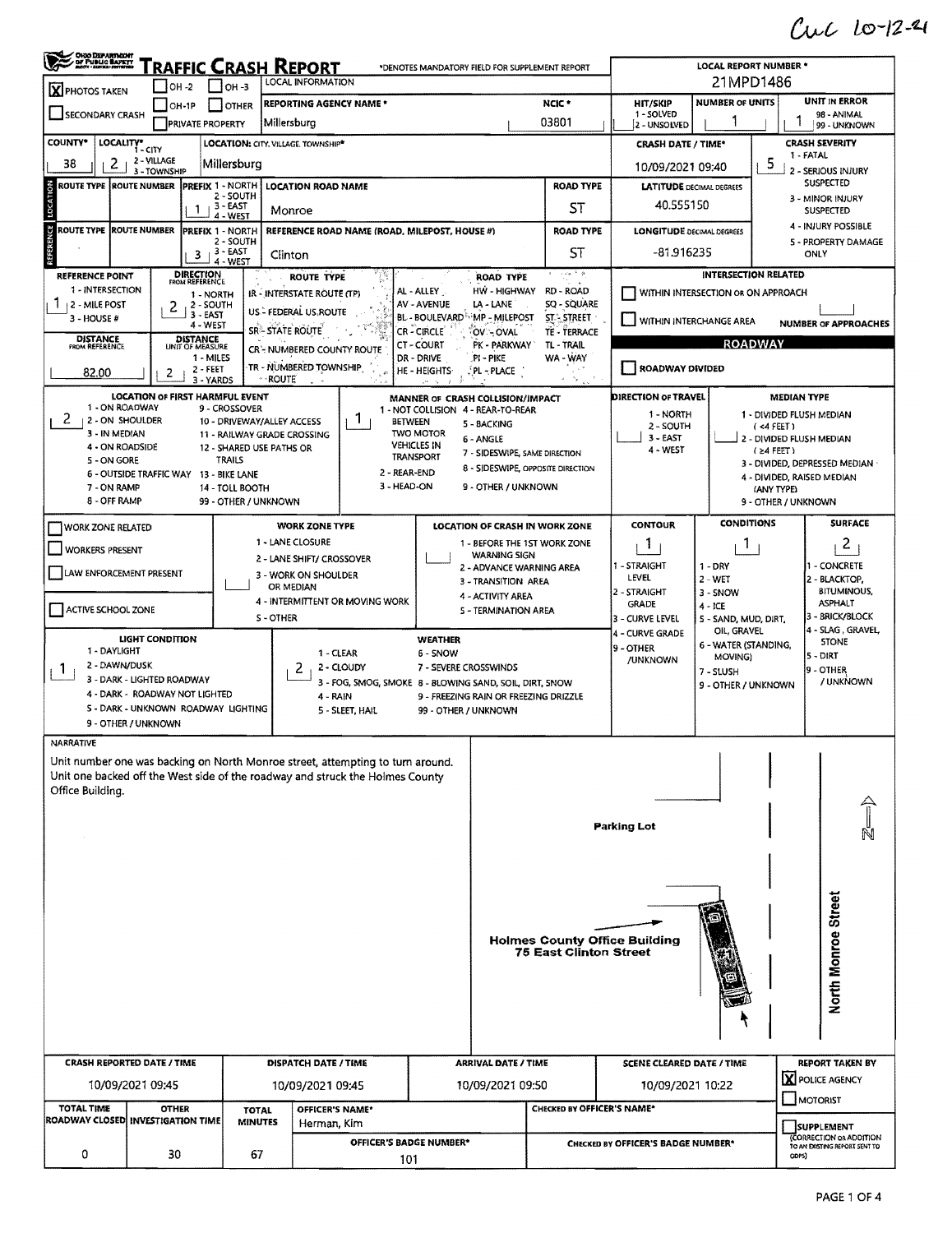| <b>CHIO DEPARTMENT</b>           |                                                                                                         |                                                               |                                                                                          |                    |                                                   |                                                         | <b>LOCAL REPORT NUMBER</b>   |                                                                      |  |  |  |  |  |
|----------------------------------|---------------------------------------------------------------------------------------------------------|---------------------------------------------------------------|------------------------------------------------------------------------------------------|--------------------|---------------------------------------------------|---------------------------------------------------------|------------------------------|----------------------------------------------------------------------|--|--|--|--|--|
|                                  |                                                                                                         |                                                               |                                                                                          |                    |                                                   |                                                         |                              | 21MPD1486                                                            |  |  |  |  |  |
| UNIT#                            | OWNER NAME: LAST, FIRST, MIDDLE (C) SAME AS DRIVERY                                                     |                                                               |                                                                                          |                    |                                                   | OWNER PHONE; INCLUDE AREA CODE (E) SAME AS DRIVERY      |                              | DAMAGE                                                               |  |  |  |  |  |
| 1                                | CALVERT, THEODORE, H                                                                                    |                                                               |                                                                                          |                    | 740-260-8710                                      |                                                         |                              | <b>DAMAGE SCALE</b>                                                  |  |  |  |  |  |
|                                  | OWNER ADDRESS: STREET, CITY, STATE, ZIP ( C) SAME AS DRIVER:                                            |                                                               |                                                                                          |                    |                                                   |                                                         | 1 - NONE<br>2 - MINOR DAMAGE | 3 - FUNCTIONAL DAMAGE<br>4 - DISABLING DAMAGE                        |  |  |  |  |  |
|                                  | 59248 CLAYSVILLE RD, CAMBRIDGE, OH, 43725<br><b>COMMERCIAL CARRIER: NAME, ADDRESS, CITY, STATE, ZIP</b> |                                                               |                                                                                          |                    |                                                   | COMMERCIAL CARRIER PHONE: INCLUDE AREA CODE             |                              | 9 - UNKNOWN                                                          |  |  |  |  |  |
|                                  |                                                                                                         |                                                               |                                                                                          |                    |                                                   |                                                         |                              | DAMAGED AREA(S)                                                      |  |  |  |  |  |
|                                  | LP STATE   LICENSE PLATE #                                                                              |                                                               | <b>VEHICLE IDENTIFICATION #</b>                                                          |                    | <b>VEHICLE YEAR</b>                               | <b>VEHICLE MAKE</b>                                     |                              | INDICATE ALL THAT APPLY                                              |  |  |  |  |  |
| он                               | JHE5348                                                                                                 |                                                               | 2P9L33402G1001185                                                                        |                    | 1986                                              | <b>PREVOST</b>                                          |                              |                                                                      |  |  |  |  |  |
| <b>X</b> INSURANCE               | <b>INSURANCE COMPANY</b>                                                                                |                                                               | <b>INSURANCE POLICY #</b>                                                                |                    | COLOR                                             | <b>VEHICLE MODEL</b>                                    |                              |                                                                      |  |  |  |  |  |
|                                  | <b>ALLSTATE</b>                                                                                         |                                                               | 992323244                                                                                |                    | WHI                                               | XL2 MOTORHOME                                           |                              |                                                                      |  |  |  |  |  |
|                                  | <b>TYPE OF USE</b>                                                                                      | IN EMERGENCY                                                  | US DOT #                                                                                 |                    | TOWED BY: COMPANY NAME                            |                                                         |                              |                                                                      |  |  |  |  |  |
| <b>COMMERCIAL</b>                | GOVERNMENT                                                                                              | <b>RESPONSE</b>                                               | VEHICLE WEIGHT GVWR/GCWR                                                                 |                    | <b>HAZARDOUS MATERIAL</b>                         |                                                         |                              |                                                                      |  |  |  |  |  |
| INTERLOCK<br>DEVICE              | <b>HIT/SKIP UNIT</b>                                                                                    | # OCCUPANTS                                                   | $1 - 510K$ LBS.<br>2 - 10.001 - 26K LBS.                                                 |                    | IMATERIAL<br><b>CLASS#</b><br>RELEASED            | <b>PLACARD ID#</b>                                      |                              |                                                                      |  |  |  |  |  |
| EQUIPPED                         |                                                                                                         |                                                               | 3 - > 26K LBS.                                                                           |                    | <b>PLACARD</b>                                    |                                                         |                              |                                                                      |  |  |  |  |  |
|                                  | 1 - PASSENGER CAR<br>2 - PASSENGER VAN                                                                  | 6 - VAN (9-1S SEATS)<br>7 - MOTORCYCLE 2-WHEELED              | 12 - GOLF CART<br>13 - SNOWMOBILE                                                        |                    | 18 - LIMO (LIVERY VEHICLE)                        | 23 - PEDESTRIAN/SKATER                                  |                              | 12                                                                   |  |  |  |  |  |
| 17                               | (MINIVAN)                                                                                               | 8 - MOTORCYCLE 3 - WHEELED                                    | 14 - SINGLE UNIT                                                                         | 20 - OTHER VEHICLE | 19 - BUS (16+ PASSENGERS)                         | 24 - WHEELCHAIR (ANY TYPE)<br>25 - OTHER NON-MOTORIST   |                              |                                                                      |  |  |  |  |  |
|                                  | UNIT TYPE 3 - SPORT UTILITY<br><b>VEHICLE</b>                                                           | 9 - AUTOCYCLE<br>10 - MOPED OR MOTORIZED                      | <b>TRUCK</b><br>15 - SEMI-TRACTOR                                                        |                    | 21 - HEAVY EQUIPMENT                              | 26 - BICYCLE                                            |                              |                                                                      |  |  |  |  |  |
|                                  | 4 - PICK UP                                                                                             | <b>BICYCLE</b>                                                | 16 - FARM EQUIPMENT                                                                      |                    | 22 - ANIMAL WITH RIDER OR<br>ANIMAL-DRAWN VEHICLE | 27 - TRAIN<br>99 - UNKNOWN OR HIT/SKIP                  |                              |                                                                      |  |  |  |  |  |
|                                  | 5 - CARGO VAN<br>(ATV/UTV)                                                                              | 11 - ALL TERRAIN VEHICLE                                      | 17 - MOTORHOME                                                                           |                    |                                                   |                                                         |                              |                                                                      |  |  |  |  |  |
| $\mathbf{C}$                     | # OF TRAILING UNITS                                                                                     |                                                               |                                                                                          |                    |                                                   |                                                         |                              |                                                                      |  |  |  |  |  |
| VEHI                             | WAS VEHICLE OPERATING IN AUTONOMOUS<br>MODE WHEN CRASH OCCURRED?                                        | 0                                                             | 0 - NO AUTOMATION                                                                        |                    | 3 - CONDITIONAL AUTOMATION 9 - UNKNOWN            |                                                         |                              | 11                                                                   |  |  |  |  |  |
| ۷                                |                                                                                                         |                                                               | 1 - DRIVER ASSISTANCE                                                                    |                    | 4 - HIGH AUTOMATION                               |                                                         |                              | \$0                                                                  |  |  |  |  |  |
|                                  |                                                                                                         | MODE LEVEL                                                    | 1 - YES 2 - NO 9 - OTHER / UNKNOWN AUTONOMOUS 2 - PARTIAL AUTOMATION 5 - FULL AUTOMATION |                    |                                                   |                                                         |                              |                                                                      |  |  |  |  |  |
|                                  | 1 - NONE                                                                                                | 6 - BUS - CHARTER/TOUR                                        | $11 -$ FIRE                                                                              | <b>16 - FARM</b>   |                                                   | 21 - MAIL CARRIER                                       |                              |                                                                      |  |  |  |  |  |
|                                  | $2 - TAX$<br>3 - ELECTRONIC RIDE                                                                        | 7 - BUS - INTERCITY<br>8 - BUS - SHUTTLE                      | 12 - MILITARY<br>13 - POLICE                                                             |                    | 17 - MOWING<br>18 - SNOW REMOVAL                  | 99 - OTHER / UNKNOWN                                    |                              |                                                                      |  |  |  |  |  |
| <b>SPECIAL</b>                   | SHARING<br><b>FUNCTION 4 - SCHOOL TRANSPORT</b>                                                         | 9-BUS-OTHER                                                   | 14 - PUBLIC UTILITY                                                                      |                    | 19 - TOWING                                       |                                                         |                              |                                                                      |  |  |  |  |  |
|                                  | S - BUS - TRANSIT/COMMUTER                                                                              | 10 - AMBULANCE                                                | 15 - CONSTRUCTION EQUIP.                                                                 |                    | 20 - SAFETY SERVICE<br><b>PATROL</b>              |                                                         |                              | 12<br>12                                                             |  |  |  |  |  |
|                                  | 1 - NO CARGO BODY TYPE                                                                                  | 4 - LOGGING                                                   | 7 - GRAIN/CHIPS/GRAVEL                                                                   | 11 - DUMP          |                                                   | 99 - OTHER / UNKNOWN                                    |                              |                                                                      |  |  |  |  |  |
| CARGO                            | / NOT APPLICABLE<br>$2 - 8US$                                                                           | S - INTERMODAL<br><b>CONTAINER CHASSIS</b>                    | 8 - POLE                                                                                 |                    | 12 - CONCRETE MIXER                               |                                                         |                              |                                                                      |  |  |  |  |  |
| <b>BODY</b>                      | 3 - VEHICLE TOWING                                                                                      | 6 - CARGOVAN                                                  | 9 - CARGO TANK<br>10 - FLAT BED                                                          |                    | 13 - AUTO TRANSPORTER<br>14 - GARBAGE/REFUSE      |                                                         |                              | 9                                                                    |  |  |  |  |  |
| <b>TYPE</b>                      | ANOTHER MOTOR VEHICLE                                                                                   | /ENCLOSED BOX                                                 |                                                                                          |                    |                                                   |                                                         |                              |                                                                      |  |  |  |  |  |
|                                  | 1 - TURN SIGNALS<br>2 - HEAD LAMPS                                                                      | 4 - BRAKES<br><b>S-STEERING</b>                               | 7 - WORN OR SLICK TIRES<br>8 - TRAILER EQUIPMENT                                         |                    | 9 - MOTOR TROUBLE<br>10 - DISABLED FROM PRIOR     | 99 - OTHER / UNKNOWN                                    |                              |                                                                      |  |  |  |  |  |
| <b>VEHICLE</b><br><b>DEFECTS</b> | 3 - TAIL LAMPS                                                                                          | 6 - TIRE BLOWOUT                                              | <b>DEFECTIVE</b>                                                                         |                    | <b>ACCIDENT</b>                                   |                                                         |                              |                                                                      |  |  |  |  |  |
|                                  |                                                                                                         |                                                               |                                                                                          |                    |                                                   |                                                         | $\Box$ - NO DAMAGE [ 0 ]     | - UNDERCARRIAGE [ 14 ]                                               |  |  |  |  |  |
|                                  | 1 - INTERSECTION -<br>MARKED CROSSWALK                                                                  | 4 - MIDBLOCK -<br>MARKED CROSSWALK                            | 7 - SHOULDER/ROADSIDE<br>8 - SIDEWALK                                                    |                    | 10 - DRIVEWAY ACCESS<br>11 - SHARED USE PATHS     | 99 - OTHER / UNKNOWN                                    | $\Box$ -TOP[13]              | $\Box$ - ALL AREAS [15]                                              |  |  |  |  |  |
| NON-<br>MOTORIST                 | 2 - INTERSECTION -<br><b>UNMARKED CROSSWALK</b>                                                         | S - TRAVEL LANE -<br><b>OTHER LOCATION</b>                    | 9 - MEDIAN/CROSSING                                                                      |                    | <b>OR TRAILS</b><br>12 - FIRST RESPONDER          |                                                         |                              | $\Box$ - UNIT NOT AT SCENE [16]                                      |  |  |  |  |  |
| LOCATION                         | 3 - INTERSECTION - OTHER                                                                                | <b>6 - BICYCLE LANE</b>                                       | ISLAND                                                                                   |                    | AT INCIDENT SCENE                                 |                                                         |                              |                                                                      |  |  |  |  |  |
|                                  | 1 - NON-CONTACT                                                                                         | 1 - STRAIGHT AHEAD<br>2 - BACKING                             | 9 - LEAVING TRAFFIC<br>LANE                                                              |                    | 15 - WALKING, RUNNING,<br>JOGGING, PLAYING        | 21 - STANDING OUTSIDE<br>DISABLED VEHICLE               |                              | INITIAL POINT OF CONTACT                                             |  |  |  |  |  |
| 3                                | 2 - NON-COLLISION                                                                                       | 3 - CHANGING LANES<br>4 - OVERTAKING/PAS5ING                  | 10 - PARKED<br>11 - SLOWING OR STOPPED                                                   |                    | 16 WORKING                                        | 99 - OTHER / UNKNOWN                                    | 0 - NO DAMAGE                | 14 - UNDERCARRIAGE<br>1-12 - REFER TO UNIT 15 - VEHICLE NOT AT SCENE |  |  |  |  |  |
| ACTION                           | 3 - STRIKING<br>4 - STRUCK                                                                              | PRE-CRASH 5 - MAKING RIGHT TURN                               | IN TRAFFIC                                                                               |                    | 17 - PUSHING VEHICLE<br>18 - APPROACHING OR       |                                                         | 6                            | <b>DIAGRAM</b>                                                       |  |  |  |  |  |
|                                  | 5 - BOTH STRIKING                                                                                       | <b>ACTIONS 6 - MAKING LEFT TURN</b><br>7 - MAKING U-TURN      | 12 - DRIVERLESS<br>13 - NEGOTIATING A CURVE                                              |                    | LEAVING VEHICLE<br>19 - STANDING                  |                                                         | 99 - UNKNOWN<br>$13 - TOP$   |                                                                      |  |  |  |  |  |
|                                  | & STRUCK<br>9 - OTHER / UNKNOWN                                                                         | 8 - ENTERING TRAFFIC<br>LANE                                  | 14 - ENTERING OR CROSSING<br>SPECIFIED LOCATION                                          |                    | 20 - OTHER NON-MOTORIST                           |                                                         |                              |                                                                      |  |  |  |  |  |
|                                  | 1 - NONE                                                                                                |                                                               | 8 - FOLLOWING TOO CLOSE 13 - IMPROPER START FROM                                         |                    | 18 - OPERATING DEFECTIVE                          | 23 - OPENING DOOR INTO                                  | TRAFFICWAY FLOW              | TRAFFIC<br>TRAFFIC CONTROL                                           |  |  |  |  |  |
|                                  | 2 - FAILURE TO YIELD<br>3 - RAN RED LIGHT                                                               | /ACDA<br>9 - IMPROPER LANE                                    | A PARKED POSITION<br>14 - STOPPED OR PARKED                                              |                    | <b>EQUIPMENT</b><br>19 - LOAD SHIFTING            | ROADWAY<br>99 - OTHER IMPROPER                          | 1 - ONE-WAY                  | 1 - ROUNDABOUT 4 - STOP SIGN                                         |  |  |  |  |  |
| 12                               | 4 - RAN STOP 5IGN                                                                                       | CHANGE                                                        | <b>ILLEGALLY</b>                                                                         |                    | /FALLING/SPILLING                                 | <b>ACTION</b>                                           | 2 - TWO-WAY<br>2             | 2 - SIGNAL<br>5 - YIELD SIGN<br>6                                    |  |  |  |  |  |
|                                  | 5 - UNSAFE SPEED<br>CONTRIBUTING 6 - IMPROPER TURN                                                      | 10 - IMPROPER PASSING<br>11 - DROVE OFF ROAD                  | 15 - SWERVING TO AVOID<br>16 - WRONG WAY                                                 |                    | 20 - IMPROPER CROSSING<br>21 - LYING IN ROADWAY   |                                                         |                              | 3 - FLASHER<br><b>6 - NO CONTROL</b>                                 |  |  |  |  |  |
| G) S<br>$\frac{1}{2}$            | CIRCUMSTANCES 7 - LEFT OF CENTER                                                                        | 12 - IMPROPER BACKING                                         | 17 - VISION OBSTRUCTION                                                                  |                    | 22 - NOT DISCERNIBLE                              |                                                         | # OF THROUGH LANES           | <b>RAIL GRADE CROSSING</b>                                           |  |  |  |  |  |
| ш                                | <b>SEQUENCE OF EVENTS</b>                                                                               |                                                               |                                                                                          |                    |                                                   |                                                         | ON ROAD                      | 1 - NOT INVLOVED<br>2 - INVOLVED-ACTIVE CROSSING                     |  |  |  |  |  |
|                                  | 1 - OVERTURN/ROLLOVER                                                                                   | 7 - SEPARATION OF UNITS                                       | EVENTS.<br>12 DOWNHILL RUNAWAY                                                           |                    | 19 - ANIMAL - OTHER                               | a siyan maso a jelasanji wak<br>23 - STRUCK BY FALLING, | 2                            | 3 - INVOLVED-PASSIVE CROSSING                                        |  |  |  |  |  |
| 52                               | 2 - FIRE/EXPLOSION                                                                                      | 8 - RAN OFF ROAD RIGHT                                        | 13 - OTHER NON-COLLISION 20 - MOTOR VEHICLE IN                                           |                    |                                                   | SHIFTING CARGO OR<br>ANYTHING SET IN                    |                              | UNIT / NON-MOTORIST DIRECTION                                        |  |  |  |  |  |
|                                  | 3 - IMMERSION<br>4 - JACKKNIFE                                                                          | 9 - RAN OFF ROAD LEFT<br>10 - CROSS MEDIAN                    | 14 - PEDESTRIAN<br>15 - PEDALCYCLE                                                       |                    | <b>TRANSPORT</b><br>21 - PARKED MOTOR             | MOTION BY A MOTOR                                       |                              | 1 - NORTH<br>5 - NORTHEAST                                           |  |  |  |  |  |
|                                  | S - CARGO / EQUIPMENT<br>LOSS OR SHIFT                                                                  | 11 - CROSS CENTERLINE -<br>OPPOSITE DIRECTION                 | 16 - RAILWAY VEHICLE<br>17 - ANIMAL - FARM                                               |                    | VEHICLE<br>22 - WORK ZONE                         | VEHICLE<br>24 - OTHER MOVABLE                           |                              | 2 - SOUTH<br><b>6 - NORTHWEST</b>                                    |  |  |  |  |  |
|                                  | <b>6 - EQUIPMENT FAILURE</b>                                                                            | OF TRAVEL                                                     | 18 - ANIMAL - DEER                                                                       |                    | MAINTENANCE<br><b>EQUIPMENT</b>                   | OBJECT                                                  | FROM $\frac{2}{5}$   To   0  | $3 - EAST$<br>7 - SOUTHEAST<br>4 - WEST<br>8 - SOUTHWEST             |  |  |  |  |  |
|                                  |                                                                                                         |                                                               | <b>COLLISION WITH FIXED OBJECT - STRUCK.</b>                                             |                    |                                                   |                                                         |                              | 9 - OTHER / UNKNOWN                                                  |  |  |  |  |  |
|                                  | 25 - IMPACT ATTENUATOR 31 - GUARDRAIL END<br>/ CRASH CUSHION                                            | 32 - PORTABLE BARRIER                                         | 38 - OVERHEAD SIGN POST<br>39 - LIGHT / LUMINARIES                                       | 46 - FENCE         | 45 - EMBANKMENT                                   | S2 - BUILDING<br>53 - TUNNEL                            | UNIT SPEED                   | DETECTED SPEED                                                       |  |  |  |  |  |
|                                  | 26 - BRIDGE OVERHEAD<br><b>STRUCTURE</b>                                                                | 33 - MEDIAN CABLE BARRIER<br>34 - MEDIAN GUARDRAIL            | <b>SUPPORT</b><br>40 - UTILITY POLE                                                      | 48 - TREE          | 47 - MAILBOX                                      | 54 - OTHER FIXED<br><b>OBJECT</b>                       |                              |                                                                      |  |  |  |  |  |
|                                  | 27 - BRIDGE PIER OR                                                                                     | <b>BARRIER</b>                                                | 41 - OTHER POST, POLE<br>OR SUPPORT                                                      |                    | 49 - FIRE HYDRANT<br>S0 - WORK ZONE               | 99 - OTHER / UNKNOWN                                    | 2                            | 1 - STATED / ESTIMATED SPEED                                         |  |  |  |  |  |
|                                  | ABUTMENT<br>28 - BRIDGE PARAPET                                                                         | 35 - MEDIAN CONCRETE<br><b>BARRIER</b>                        | 42 - CULVERT                                                                             |                    | MAINTENANCE<br><b>EQUIPMENT</b>                   |                                                         |                              | 2 - CALCULATED / EDR                                                 |  |  |  |  |  |
|                                  | 29 - BRIDGE RAIL<br>30 - GUARDRAIL FACE                                                                 | 36 - MEDIAN OTHER BARRIER 43 - CURB<br>37 - TRAFFIC SIGN POST | 44 - DITCH                                                                               | 51 - WALL          |                                                   |                                                         | POSTED SPEED                 |                                                                      |  |  |  |  |  |
|                                  | <b>FIRST HARMFUL EVENT</b>                                                                              |                                                               | <b>MOST HARMFUL EVENT</b>                                                                |                    |                                                   |                                                         | 25                           | 3 - UNDETERMINED                                                     |  |  |  |  |  |
|                                  |                                                                                                         |                                                               |                                                                                          |                    |                                                   |                                                         |                              |                                                                      |  |  |  |  |  |

 $\epsilon$ 

 $\bar{z}$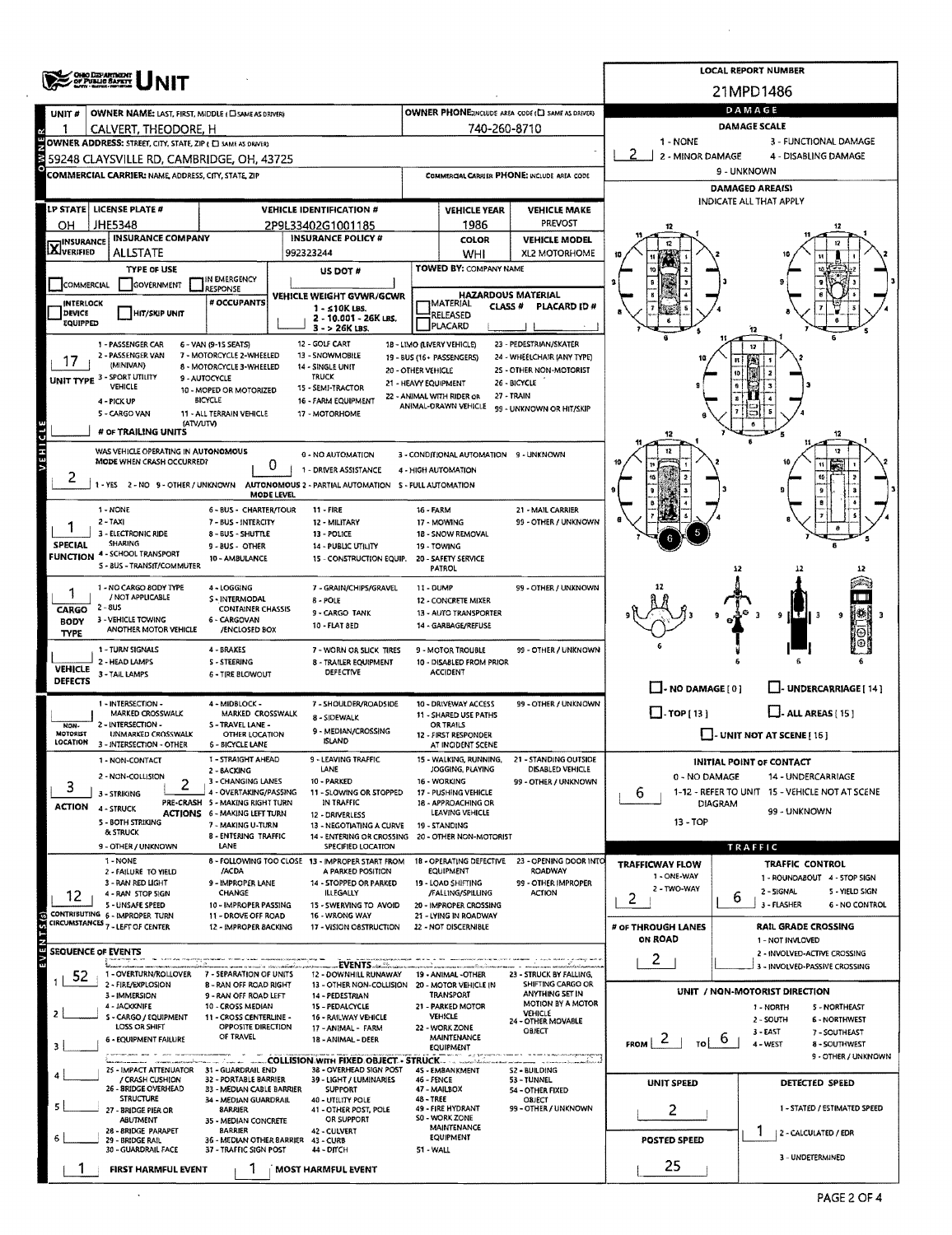|                               |                 |                                                                                                                                   |                      | <b>ERRICH MOTORIST / NON-MOTORIST</b>                       |                   |                                                 |                   |                        |                                                 |                                                    |                                                           |                                                                   |                                                             | <b>LOCAL REPORT NUMBER</b>                                    | 21MPD1486     |                                  |                                                        |                                                      |                        |
|-------------------------------|-----------------|-----------------------------------------------------------------------------------------------------------------------------------|----------------------|-------------------------------------------------------------|-------------------|-------------------------------------------------|-------------------|------------------------|-------------------------------------------------|----------------------------------------------------|-----------------------------------------------------------|-------------------------------------------------------------------|-------------------------------------------------------------|---------------------------------------------------------------|---------------|----------------------------------|--------------------------------------------------------|------------------------------------------------------|------------------------|
|                               | UNIT #          |                                                                                                                                   |                      | NAME: LAST, FIRST, MIDDLE                                   |                   |                                                 |                   |                        |                                                 |                                                    |                                                           |                                                                   | DATE OF BIRTH                                               |                                                               |               |                                  |                                                        |                                                      | <b>GENDER</b>          |
|                               |                 |                                                                                                                                   | CALVERT, THEODORE, H |                                                             |                   |                                                 |                   |                        |                                                 |                                                    |                                                           |                                                                   |                                                             |                                                               |               |                                  |                                                        |                                                      |                        |
|                               |                 | ADDRESS: STREET, CITY, STATE, ZIP                                                                                                 |                      |                                                             |                   |                                                 |                   |                        |                                                 |                                                    |                                                           | 07/30/1949<br>72<br>м<br><b>CONTACT PHONE - INCLUDE AREA CODE</b> |                                                             |                                                               |               |                                  |                                                        |                                                      |                        |
|                               |                 |                                                                                                                                   |                      | 59248 CLAYSVILLE RD, CAMBRIDGE, OH, 43725                   |                   |                                                 |                   |                        |                                                 |                                                    |                                                           |                                                                   |                                                             |                                                               |               |                                  |                                                        |                                                      |                        |
|                               |                 | <b>SAFETY EQUIPMENT</b><br><b>INJURIES INJURED</b><br>INJURED TAKEN TO: MEDICAL FACILITY (NAME, CITY)<br><b>EMS AGENCY (NAME)</b> |                      |                                                             |                   |                                                 |                   |                        |                                                 |                                                    |                                                           |                                                                   | 740-260-8710<br><b>SEATING</b><br>EJECTION<br>AIR BAG USAGE |                                                               |               |                                  |                                                        |                                                      | <b>TRAPPED</b>         |
| / NON-MOTORIST<br>5           |                 | TAKEN<br>BY<br>$+1$                                                                                                               |                      |                                                             |                   |                                                 | <b>USED</b><br>99 |                        |                                                 | DOT-COMPLIANT<br><b>POSITION</b><br>MC HELMET<br>1 |                                                           |                                                                   |                                                             | 1<br>1                                                        |               |                                  |                                                        |                                                      |                        |
|                               | <b>OL STATE</b> |                                                                                                                                   |                      | OPERATOR LICENSE NUMBER                                     |                   |                                                 |                   | <b>OFFENSE CHARGED</b> |                                                 | LOCAL                                              | <b>OFFENSE DESCRIPTION</b>                                |                                                                   |                                                             |                                                               |               |                                  | <b>CITATION NUMBER</b>                                 |                                                      |                        |
| VIOTORIST<br>OН               |                 | RP092162                                                                                                                          |                      |                                                             |                   |                                                 |                   |                        |                                                 | CODE                                               |                                                           |                                                                   |                                                             |                                                               |               |                                  |                                                        |                                                      |                        |
|                               | OL CLASS        | <b>ENDORSEMENT</b>                                                                                                                |                      | <b>RESTRICTION SELECT UP TO 3</b>                           | <b>DRIVER</b>     |                                                 |                   |                        | ALCOHOL / DRUG SUSPECTED                        |                                                    | <b>CONDITION</b>                                          |                                                                   | ALCOHOL TEST                                                |                                                               |               |                                  |                                                        | <b>DRUG TEST(S)</b>                                  |                        |
|                               |                 |                                                                                                                                   |                      |                                                             |                   | <b>DISTRACTED</b>                               |                   | ALCOHOL                | MARI/UANA                                       |                                                    |                                                           | <b>STATUS</b>                                                     | TYPE                                                        | VALUE                                                         |               |                                  | <b>STATUS</b><br><b>TYPE</b><br>RESULTS SELECT UP TO 4 |                                                      |                        |
|                               | 2               | р                                                                                                                                 |                      |                                                             | BY <sub>1</sub>   |                                                 |                   | OTHER DRUG             |                                                 |                                                    | 1                                                         | 1                                                                 | 1                                                           |                                                               | 1             |                                  | 1                                                      |                                                      |                        |
|                               | UNIT #          |                                                                                                                                   |                      | NAME: LAST, FIRST, MIDDLE                                   |                   |                                                 |                   |                        |                                                 |                                                    |                                                           |                                                                   |                                                             | DATE OF BIRTH                                                 |               |                                  |                                                        | AGE                                                  | <b>GENDER</b>          |
|                               |                 |                                                                                                                                   |                      |                                                             |                   |                                                 |                   |                        |                                                 |                                                    |                                                           |                                                                   |                                                             |                                                               |               |                                  |                                                        |                                                      |                        |
|                               |                 | <b>ADDRESS: STREET, CITY, STATE, ZIP</b>                                                                                          |                      |                                                             |                   |                                                 |                   |                        |                                                 |                                                    |                                                           |                                                                   |                                                             | <b>CONTACT PHONE - INCLUDE AREA CODE</b>                      |               |                                  |                                                        |                                                      |                        |
|                               |                 |                                                                                                                                   |                      |                                                             |                   |                                                 |                   |                        |                                                 |                                                    |                                                           |                                                                   |                                                             |                                                               |               |                                  |                                                        |                                                      |                        |
|                               |                 | <b>INJURIES INJURED</b>                                                                                                           |                      |                                                             |                   |                                                 |                   |                        |                                                 |                                                    | <b>SAFETY EQUIPMENT</b>                                   |                                                                   |                                                             | <b>SEATING</b>                                                |               | AIR BAG USAGE<br><b>EJECTION</b> |                                                        |                                                      | <b>TRAPPED</b>         |
|                               |                 | <b>TAKEN</b>                                                                                                                      |                      | <b>EMS AGENCY (NAME)</b>                                    |                   |                                                 |                   |                        | INJURED TAKEN TO: MEDICAL FACILITY (NAME, CITY) |                                                    | <b>USED</b>                                               |                                                                   | DOT-COMPLIANT                                               | <b>POSITION</b>                                               |               |                                  |                                                        |                                                      |                        |
|                               |                 | <b>BY</b>                                                                                                                         |                      |                                                             |                   |                                                 |                   |                        |                                                 |                                                    |                                                           |                                                                   | <b>MC HELMET</b>                                            |                                                               |               |                                  |                                                        |                                                      |                        |
| ţ.                            | OL STATE        |                                                                                                                                   |                      | <b>OPERATOR LICENSE NUMBER</b>                              |                   |                                                 |                   | <b>OFFENSE CHARGED</b> |                                                 | LOCAL<br><b>CODE</b>                               | OFFENSE DESCRIPTION                                       |                                                                   |                                                             |                                                               |               |                                  | <b>CITATION NUMBER</b>                                 |                                                      |                        |
| TOR <sub>1</sub>              |                 |                                                                                                                                   |                      |                                                             |                   |                                                 |                   |                        |                                                 |                                                    |                                                           |                                                                   |                                                             |                                                               |               |                                  |                                                        |                                                      |                        |
|                               | OL CLASS        | <b>ENDORSEMENT</b>                                                                                                                |                      | <b>RESTRICTION SELECT UP TO 3</b>                           | <b>DRIVER</b>     |                                                 |                   |                        | ALCOHOL / DRUG SUSPECTED                        |                                                    | <b>CONDITION</b>                                          |                                                                   | <b>ALCOHOL TEST</b>                                         |                                                               |               |                                  |                                                        | <b>DRUG TEST(S)</b>                                  |                        |
|                               |                 |                                                                                                                                   |                      |                                                             |                   | <b>DISTRACTED</b>                               |                   | <b>ALCOHOL</b>         | MARIJUANA                                       |                                                    |                                                           | <b>STATUS</b>                                                     | <b>TYPE</b>                                                 | VALUE                                                         | <b>STATUS</b> |                                  | TYPE                                                   |                                                      | RESULTS SELECT UP TO 4 |
|                               |                 |                                                                                                                                   |                      |                                                             | BY                |                                                 |                   | OTHER DRUG             |                                                 |                                                    |                                                           |                                                                   |                                                             |                                                               |               |                                  |                                                        |                                                      |                        |
|                               | UNIT#           |                                                                                                                                   |                      | NAME: LAST, FIRST, MIDDLE                                   |                   |                                                 |                   |                        |                                                 |                                                    |                                                           |                                                                   |                                                             | <b>DATE OF BIRTH</b>                                          |               |                                  |                                                        | AGE                                                  | <b>GENDER</b>          |
|                               |                 |                                                                                                                                   |                      |                                                             |                   |                                                 |                   |                        |                                                 |                                                    |                                                           |                                                                   |                                                             |                                                               |               |                                  |                                                        |                                                      |                        |
|                               |                 | <b>ADDRESS: STREET, CITY, STATE, ZIP</b>                                                                                          |                      |                                                             |                   |                                                 |                   |                        |                                                 |                                                    |                                                           |                                                                   |                                                             |                                                               |               |                                  |                                                        |                                                      |                        |
|                               |                 |                                                                                                                                   |                      |                                                             |                   |                                                 |                   |                        |                                                 |                                                    |                                                           |                                                                   |                                                             | <b>CONTACT PHONE - INCLUDE AREA CODE</b>                      |               |                                  |                                                        |                                                      |                        |
|                               |                 |                                                                                                                                   |                      |                                                             |                   |                                                 |                   |                        |                                                 |                                                    |                                                           |                                                                   |                                                             |                                                               |               |                                  |                                                        |                                                      |                        |
|                               |                 | <b>INJURIES INJURED</b><br>TAKEN                                                                                                  |                      | <b>EMS AGENCY (NAME)</b>                                    |                   |                                                 |                   |                        | INJURED TAKEN TO: MEDICAL FACILITY (NAME CITY)  |                                                    | <b>SAFETY EQUIPMENT</b><br>USED                           |                                                                   | DOT-COMPLIANT                                               | <b>SEATING</b><br><b>POSITION</b>                             |               |                                  | AIR BAG USAGE                                          | EJECTION                                             | <b>TRAPPED</b>         |
|                               |                 | BY                                                                                                                                |                      |                                                             |                   |                                                 |                   |                        |                                                 |                                                    |                                                           |                                                                   | MC HELMET                                                   |                                                               |               |                                  |                                                        |                                                      |                        |
|                               |                 |                                                                                                                                   |                      | OL STATE OPERATOR LICENSE NUMBER                            |                   |                                                 |                   | <b>OFFENSE CHARGED</b> |                                                 | LOCAL                                              | OFFENSE DESCRIPTION                                       |                                                                   |                                                             |                                                               |               |                                  | <b>CITATION NUMBER</b>                                 |                                                      |                        |
|                               |                 |                                                                                                                                   |                      |                                                             |                   |                                                 |                   |                        |                                                 | CODE                                               |                                                           |                                                                   |                                                             |                                                               |               |                                  |                                                        |                                                      |                        |
|                               | <b>OL CLASS</b> | <b>ENDORSEMENT</b>                                                                                                                |                      | <b>RESTRICTION SELECT UP TO 3</b>                           | <b>DRIVER</b>     |                                                 |                   |                        | ALCOHOL / DRUG SUSPECTED                        |                                                    | <b>CONDITION</b>                                          |                                                                   | <b>ALCOHOL TEST</b>                                         |                                                               |               |                                  |                                                        | <b>DRUG TEST(S)</b>                                  |                        |
|                               |                 |                                                                                                                                   |                      |                                                             |                   | <b>DISTRACTED</b><br>ALCOHOL                    |                   |                        | MARIJUANA                                       |                                                    |                                                           | <b>STATUS</b><br><b>TYPE</b>                                      |                                                             | VALUE                                                         |               | <b>STATUS</b><br>TYPE            |                                                        |                                                      | RESULTS SELECT UP TO 4 |
|                               |                 |                                                                                                                                   |                      |                                                             | BY                |                                                 |                   | <b>OTHER DRUG</b>      |                                                 |                                                    |                                                           |                                                                   |                                                             |                                                               |               |                                  |                                                        |                                                      |                        |
|                               |                 | <b>INJURIES</b>                                                                                                                   |                      | <b>SEATING POSITION</b>                                     |                   | <b>AIR BAG</b>                                  |                   |                        | OL CLASS                                        |                                                    | OL RESTRICTION(S)                                         |                                                                   |                                                             | DRIVER DISTRACTION                                            |               |                                  |                                                        | <b>TEST STATUS</b>                                   |                        |
| - FATALS:                     |                 | nser i                                                                                                                            |                      | -FRONT - LEFT SIDE                                          |                   | - NOT DEPLOYED                                  |                   |                        | 1. CLASS A                                      |                                                    | I - ALCOHOL INTERLOCK                                     |                                                                   |                                                             | NOT DISTRACTED                                                |               |                                  | 1 - NONE GIVEN                                         |                                                      |                        |
|                               |                 | 2 - SUSPECTED SERIOUS                                                                                                             |                      | (MOTORCYCLE DRIVER)<br>2-° FRONT - MIDDLE                   |                   | 2 - DEPLOYED FRONT<br>3 - DEPLOVED SIDE         |                   |                        | $2 + C LASS B$                                  |                                                    | ※ DEVICE (警察・) () P. F.<br>2 - CDL INTRASTATE ONLY        |                                                                   |                                                             | MANUALLY OPERATING AND<br><b>ELECTRONIC</b> And A PARTIES     |               |                                  |                                                        | $2 - TEST REFUSED \gg 2$<br>3 - TEST GIVEN, Salimary |                        |
| INJURY<br>3 - SUSPECTED MINOR |                 | $\rightarrow$ 4                                                                                                                   |                      | 3 <sup>2</sup> FRONT - RIGHT SIDE                           | <b>FRONT/SIDE</b> | 4 - DEPLOYED BOTH                               |                   |                        | 3 - CLASS C                                     |                                                    | <b>3 - CORRECTIVE LENSES</b>                              |                                                                   |                                                             | COMMUNICATION DEVICE-                                         |               |                                  |                                                        |                                                      | CONTAMINATED SAMPLE    |
| 4 - POSSIBLE INJURY           | <b>INJURY</b>   |                                                                                                                                   |                      | 4 - SECOND - LEFT SIDE<br>(MOTORCYCLE PASSENGER)            |                   | S - NOT APPLICABLE                              |                   |                        | 4 - REGULAR CLASS                               |                                                    | :4 - FARM WAIVER<br><b>is - EXCEPT CLASS A BUS</b>        |                                                                   | з                                                           | (TEXTING, TYPING,<br><b>DIAI ING</b><br>TALKING ON HANDS-FREE |               |                                  | 4 - TEST GIVEN,                                        | / UNUSABLE                                           |                        |
|                               |                 | <b>5 - NO APPARENT INJURY</b>                                                                                                     |                      | 5 - SECOND - MIDDLE<br>6 - SECOND - RIGHT SIDE              |                   | 9 - DEPLOYMENT UNKNOWN<br>. r. . g              |                   |                        | $(OH O = D)$<br>5 - M/C MOPED ONLY              |                                                    | 6 - EXCEPT CLASS A<br>& CLASS B BUS                       |                                                                   |                                                             | COMMUNICATION DEVICE                                          |               |                                  | S - TEST GIVEN,                                        | RESULTS KNOWN                                        |                        |
|                               | 88              |                                                                                                                                   |                      | 7 - THIRD - LEFT SIDE                                       |                   | <b>EJECTION</b>                                 |                   |                        | 6 - NO VALID OL                                 |                                                    | EXCEPT TRACTOR-TRAILER<br>8 - INTERMEDIATE LICENSE        |                                                                   | $\ddot{\phantom{a}}$                                        | , TALKING ON HAND-HELD<br><b>COMMUNICATION DEVICE</b>         |               |                                  |                                                        | <b>RESULTS UNKNOWN</b>                               |                        |
|                               |                 | <b>INJURIES TAKEN BY</b>                                                                                                          |                      | (MOTORCYCLE SIDE CAR)<br>- THIRD - MIDDLE                   | 1 - NOT EJECTED   |                                                 |                   |                        |                                                 |                                                    | <b>RESTRICTIONS</b><br>LEARNER'S PERMIT                   |                                                                   |                                                             | 5-OTHER ACTIVITY WITH AN<br>ELECTRONIC DEVICE:                |               |                                  |                                                        |                                                      | ALCOHOL TEST TYPE      |
|                               |                 | 1 - NOT TRANSPORTED<br><b>/TREATED AT SCENE</b>                                                                                   |                      | 9 - THIRD - RIGHT SIDE<br>10 - SLEEPER SECTION              |                   | 2. PARTIALLY EJECTED<br>3'- TOTALLY EJECTED     |                   |                        | <b>OL ENDORSEMENT</b>                           |                                                    | <b>RESTRICTIONS</b>                                       |                                                                   |                                                             | 6 - PASSENGER<br>7 - OTHER DISTRACTION                        |               |                                  | ‡ा - NONE<br>2 - BLOOD                                 |                                                      | Υ,                     |
| $2 - EMS$                     | ಿ ನೋ            | in 1970 in                                                                                                                        |                      | OF TRUCK CAB                                                |                   | 4 - NOT APPLICABLE                              |                   |                        | H - HAZMAT                                      |                                                    | 10 - LIMITED TO DAYLIGHT-<br><b>ONLY</b> :                |                                                                   |                                                             | INSIDE THE VEHICLE                                            |               |                                  | 3 - URINE                                              |                                                      |                        |
| 3 - POLICE                    |                 |                                                                                                                                   |                      | 11 - PASSENGER IN<br>OTHER ENCLOSED CARGO                   |                   | TRAPPED                                         |                   |                        | <b>M - MOTORCYCLE</b><br>P - PASSENGER          |                                                    | 11 - LIMITED TO EMPLOYMENT<br>:12 - LIMITED - OTHER       |                                                                   |                                                             | 8 - OTHER DISTRACTION<br><i><b>COUTSIDE THE VEHICLE</b></i>   |               |                                  | 4 - BREATH<br><b>S-OTHER</b>                           |                                                      |                        |
|                               | 计调编 经           | 9 - OTHER / UNKNOWN                                                                                                               |                      | AREA' (NON-TRAILING UNIT,<br>BUS, PICK-UP WITH CAPI         |                   | 1-NOT TRAPPED<br><b>2 - EXTRICATED BY A REA</b> |                   |                        | N - TANKER                                      |                                                    | 13 - MECHANICAL DEVICES<br>(SPECIAL BRAKES, HAND          |                                                                   |                                                             | 9 - OTHER / UNKNOWN                                           |               |                                  | DRUG                                                   |                                                      | TEST TYPE              |
|                               |                 | <b>SAFETY EQUIPMENT</b>                                                                                                           |                      | - PASSENGER IN<br>12.<br>UNENCLOSED CARGO AREA 3 - FREED BY |                   | MECHANICAL MEANS                                |                   |                        | Q - MOTOR SCOOTER                               |                                                    | CONTROLS, OR OTHER.                                       |                                                                   |                                                             | <b>CONDITION</b><br>1-APPARENTLY NORMAL <sup>®</sup>          |               |                                  | 1 - NONE<br>2-BLOOD                                    |                                                      | 親密部隊                   |
| 1 - NONE USED <sup>*</sup>    |                 |                                                                                                                                   |                      | '13 = TRAILING UNIT .                                       |                   | NON-MECHANICAL MEANS                            |                   |                        | r - Three-wheel<br><b>MOTORCYCLE</b>            |                                                    | <b>ADAPTIVE DEVICES)</b><br>14 - MILITARY-VEHICLES ONLY + |                                                                   |                                                             | 2 PHYSICAL IMPAIRMENT                                         |               |                                  | 3 - URINE                                              |                                                      | 33. J                  |
|                               | USED > 25%      | 2 - SHOULDER BELT ONLY                                                                                                            |                      | 14 - RIDING ON VEHICLE<br><b>EXTERIOR</b>                   |                   |                                                 |                   |                        | S - SCHOOL BUS                                  |                                                    | <b>15 - MOTOR VEHICLES</b><br>WITHOUT AIR BRAKES          |                                                                   |                                                             | 3 - EMOTIONAL (EG.,<br>DEPRESSED, ANGRY,                      |               |                                  | 4 - OTHER                                              |                                                      |                        |
|                               |                 | 3 - LAP BELT ONLY USED<br>4 - SHOULDER & LAP BELT                                                                                 |                      | <b>INON-TRAILING UNITY</b><br>15 - NON-MOTORIST             |                   |                                                 |                   |                        | IT - DOUBLE & TRIPLE-                           |                                                    | <b>16 - OUTSIDE MIRROR</b><br><b>17 - PROSTHETIC AID</b>  |                                                                   | 4 - ILLNESS                                                 | DISTURBED)                                                    |               |                                  |                                                        |                                                      | DRUG TEST RESULT(S)    |
| <b>USED</b>                   |                 |                                                                                                                                   |                      | 99 - OTHER / UNKNOWN                                        |                   |                                                 |                   |                        | <b>TRAILERS</b><br>X - TANKER / HAZMAT          |                                                    | 18 - OTHER                                                |                                                                   |                                                             | - FELL ASLEEP, FAINTED.                                       |               |                                  |                                                        | 1 - AMPHETAMINES<br>2 - BARBITURATES,                |                        |
|                               |                 | 5 - CHILD RESTRAINT SYSTEM<br>- FORWARD FACING                                                                                    |                      |                                                             |                   |                                                 |                   |                        | ందించిం                                         |                                                    |                                                           |                                                                   |                                                             | <b>FATIGUED, ETC.</b><br>6 - UNDER THE INFLUENCE OF           |               |                                  |                                                        | 3 - BENZODIAZEPINES<br>4 - CANNABINOIDS.             |                        |
|                               | - REAR FACING.  | <b>6 - CHILD RESTRAINT SYSTEM-</b>                                                                                                |                      |                                                             |                   |                                                 |                   |                        | <b>GENDER</b>                                   |                                                    |                                                           |                                                                   |                                                             | MEDICATIONS / DRUGS /<br>ALCOHOL                              |               |                                  |                                                        | ES - COCAINE ' PARTIE                                |                        |
| 7 - BOOSTER SEAT              |                 |                                                                                                                                   |                      |                                                             |                   |                                                 |                   |                        | F - FEMALE                                      |                                                    |                                                           |                                                                   |                                                             | 9 - OTHER / UNKNOWN                                           |               |                                  | 7 - OTHER                                              | 6 - OPIATES / OPIOIDS                                |                        |
| <b>B - HELMET USED</b>        |                 | 9 - PROTECTIVE PADS USED                                                                                                          |                      |                                                             |                   |                                                 |                   |                        | M - MALE<br>U - OTHER / UNKNOWN                 |                                                    |                                                           |                                                                   |                                                             |                                                               |               |                                  |                                                        | 8 - NEGATIVE RESULTS                                 |                        |
|                               |                 | (ELBOWS, KNEES, ETC)<br>10 - REFLECTIVE CLOTHING                                                                                  |                      |                                                             |                   |                                                 |                   |                        |                                                 |                                                    |                                                           |                                                                   |                                                             |                                                               |               |                                  |                                                        |                                                      |                        |
|                               |                 | 11 - LIGHTING - PEDESTRIAN -                                                                                                      |                      |                                                             |                   |                                                 |                   |                        |                                                 |                                                    |                                                           |                                                                   |                                                             |                                                               |               |                                  |                                                        |                                                      |                        |
|                               | / BICYCLE ONLY- | 99 - OTHER / UNKNOWN                                                                                                              |                      |                                                             |                   |                                                 |                   |                        |                                                 |                                                    |                                                           |                                                                   |                                                             |                                                               |               |                                  |                                                        |                                                      | الروائد آثا<br>94 MB J |

 $\mathcal{A}$ 

 $\bar{\mathcal{A}}$